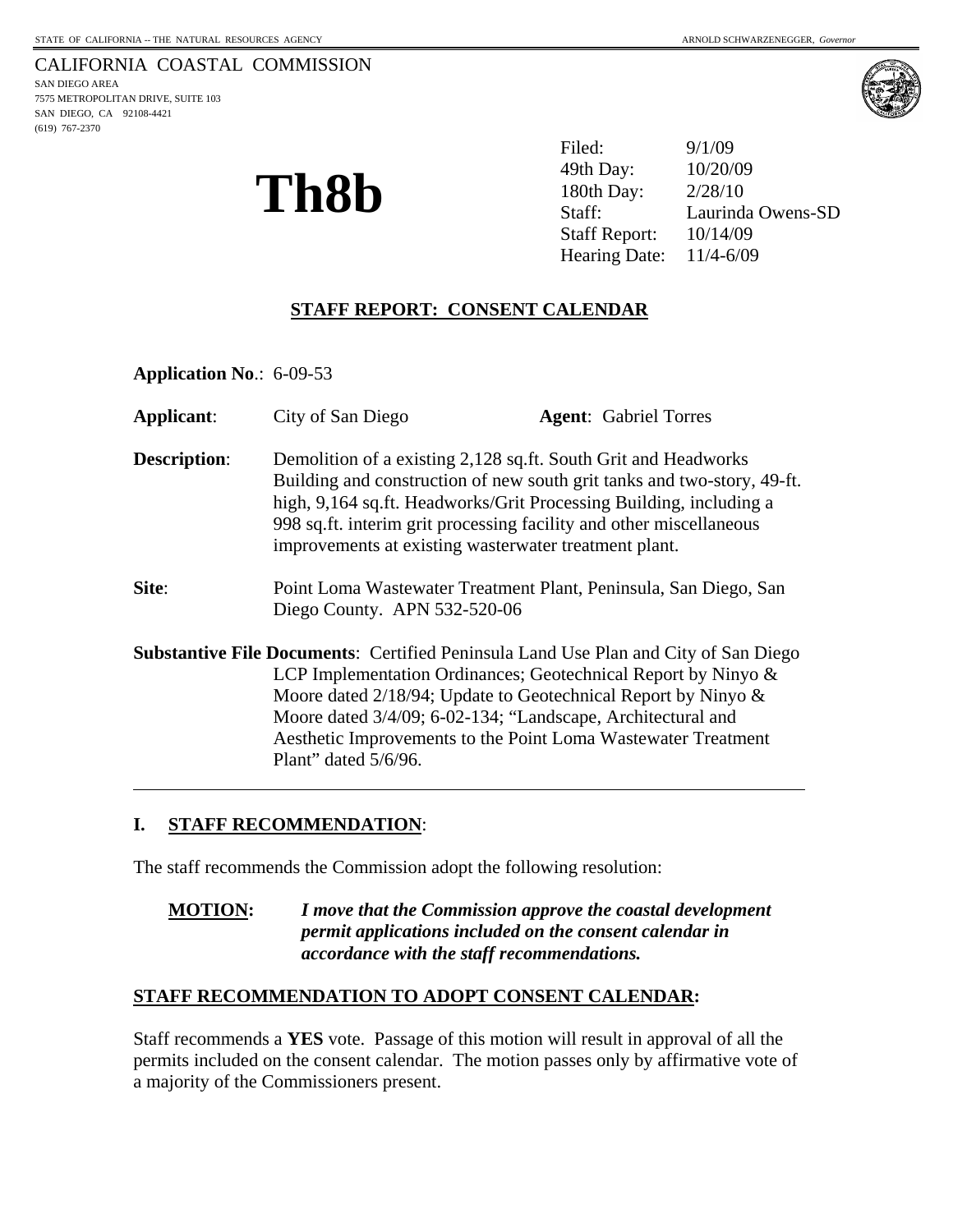#### **II. Standard Conditions**.

See attached page.

## **III. Special Conditions**.

The permit is subject to the following conditions:

**1.** Final Plans/Construction Materials. **PRIOR TO THE ISSUANCE OF THE COASTAL DEVELOPMENT PERMIT**, the applicant shall submit final plans and a color board for the South Grit and Headworks building which documents the proposed structure is in substantial conformance with the previously-approved color scheme for the treatment plant pursuant to the report entitled, "Landscape, Architectural and Aesthetic Improvements to the Point Loma Wastewater Treatment Plant" dated 5/6/96. Specifically, the proposed color of the new structure shall blend in with the surrounding hillsides and be compatible with the natural setting of the area. Said plan shall be submitted for review and written approval by the Executive Director.

The permittee shall undertake development in accordance with the approved final plan. Any proposed changes to the approved final plan shall be reported to the Executive Director. No changes to the approved final plan shall occur without a Commission amendment to this coastal development permit unless the Executive Director determines that no amendment is legally required.

# **IV. Findings and Declarations.**

The Commission finds and declares as follows:

 **1. Detailed Project Description/History**. Specifically, the proposed improvements consist of the demolition of an existing 2,128 sq.ft. "Headworks" building and construction of a new two-story, 49-ft. high, 9,164 sq.ft. "Headworks"/"Grit" building in the same location at the Point Loma Wastewater Treatment Plant in the City of San Diego. Also proposed is a 998 sq.ft. interim grit building. An interim grit processing facility will be constructed north of Grit Tank N2. Also proposed is the reconstruction of the two south grit tanks in order to meet the Clean Water Program design guidelines for aerated grit removal tanks. Both tanks will be below the existing grade and directly south of the new headworks building and, as such, will not be visible.

Other minor improvements are proposed to the raw wastewater Intake and Screening channels as well as modifications to electrical/instrumentation equipment. However, all of these latter improvements are below existing grade and will be installed within existing structures without any net increase in size to any of the structures/facilities. These improvements are intended to enhance the performance of existing mechanical components at the treatment plant. Because these latter improvements will all be housed within an existing structure they are exempt from permit requirements as they involve replacement or maintenance of existing facilities which do not alter the service capacity,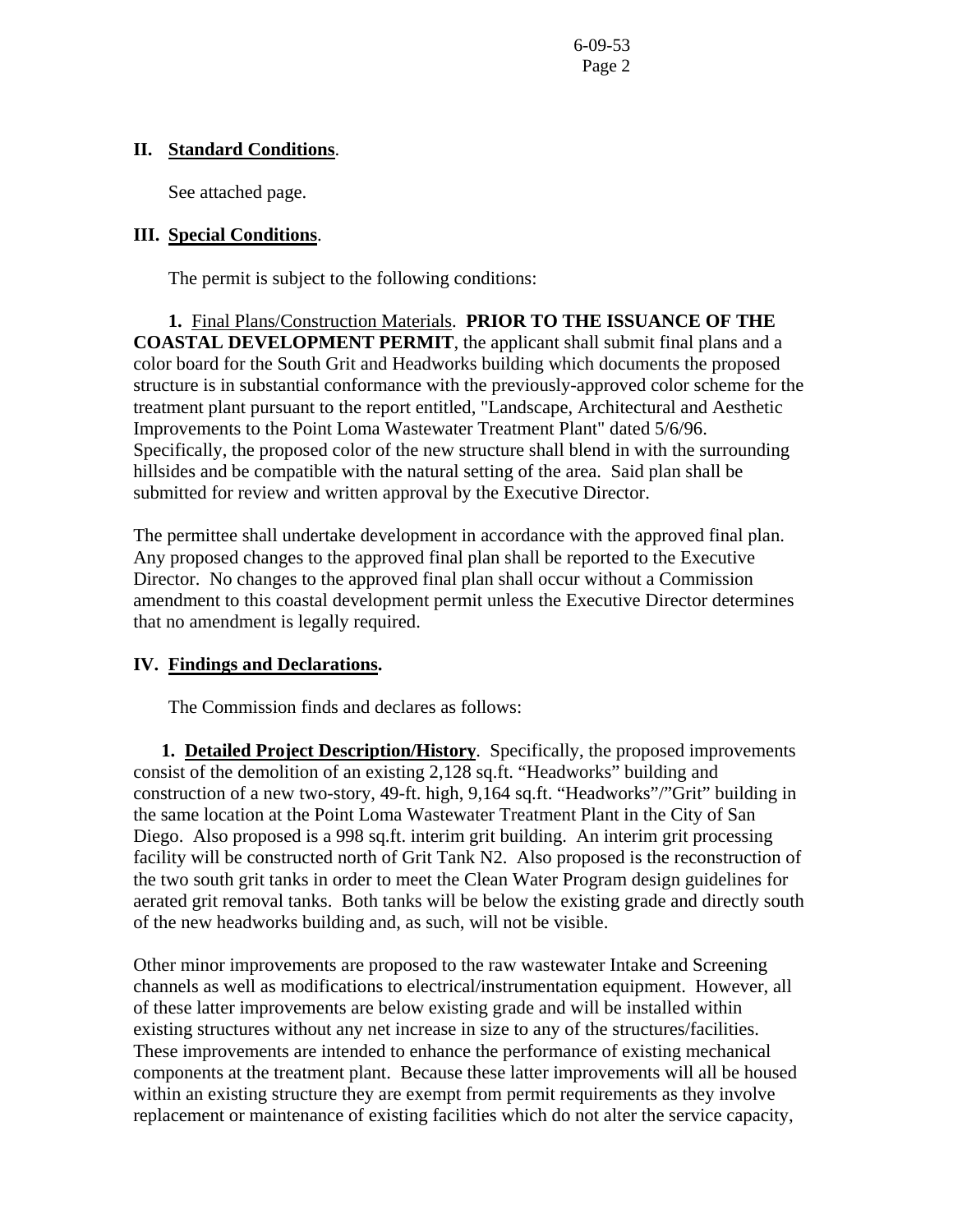do not involve construction of new roads, grading of undisturbed area of greater than 500 sq.ft., or removal of major vegetation. They are described herein for information purposes only.

The proposed project is the same project that was approved (CDP #6-02-134) by the Coastal Commission on 3/4/03; however, the City was not able to commence with the permitted work and they never applied for an extension to the permit and it expired. Thus, the subject permit application represents a resubmittal of the same project. In addition, given that the majority of the structures on the treatment plant site are within 50 feet from the bluff edge, the City has also included an update to their original geotechnical report which has concluded the proposed project can be safely constructed, with incorporation of the design recommendations contained in the report. As such, no adverse impacts to the the geologic integrity of the coastal bluffs will occur.

With respect to potential visual impacts, the treatment plant site is visible from the west by off-shore ships and boats, and as such, the proposed improvements will be visible as viewed from the west. The area where the proposed new development will occur is largely built out and consists of a large impervious area including numerous other mechanical structures. There is little room to install new landscaping as the area where the new structure is proposed to be constructed is largely paved out. Although it may be possible to place two planter box trees west of the new structure, the placement of trees at this location would do very little to visually buffer the structure as they cannot be seen from offshore to the west and the applicant has indicated that trees in this area may adversely affect plant operations.

The applicant is proposing, instead, to paint the exterior the building in a color consistent with a previous color scheme approved for the treatment plant so that it will be less visible from offshore. In 1997, the Commission approved an amendment to several past coastal development permits approved at the treatment plant which contained conditions of approval addressing the exterior colors of various buildings. Specifically, the condition required that the facilities be of "an earthtone color to blend in with the natural setting of the existing coastal bluffs in the area". The approved amendment modified the permits such that the treatment plant incorporated a new color scheme for all the structures in accordance with a landscape and architecturural theme report dated 5/6/96 to replace the past conditions of approval for the subject permits. The new approved color scheme included dark green, reddish-brown and gray, with reds and yellows as accent trims) to blend in with the surrounding hillsides to the north, south and east of the buildings. Therefore, given that there is no room to install landscaping on site at this location, the City proposes at this time, to paint the exterior of the building in a color that is consistent with the past color scheme proposed for the treatment plant. In so doing, this will hep to minimize the visual impacts of the new structure. In addition, it should be noted that although the proposed structure will be larger than the existing structure, it is designed such that it is narrower from the west to the east which will minimize the appearance of its bulk and mass as viewed from the west. Also, the new structure will not be visible from the Cabrillo National Monument to the south, which is a major visitor-destination spot and where potential view impacts could occur.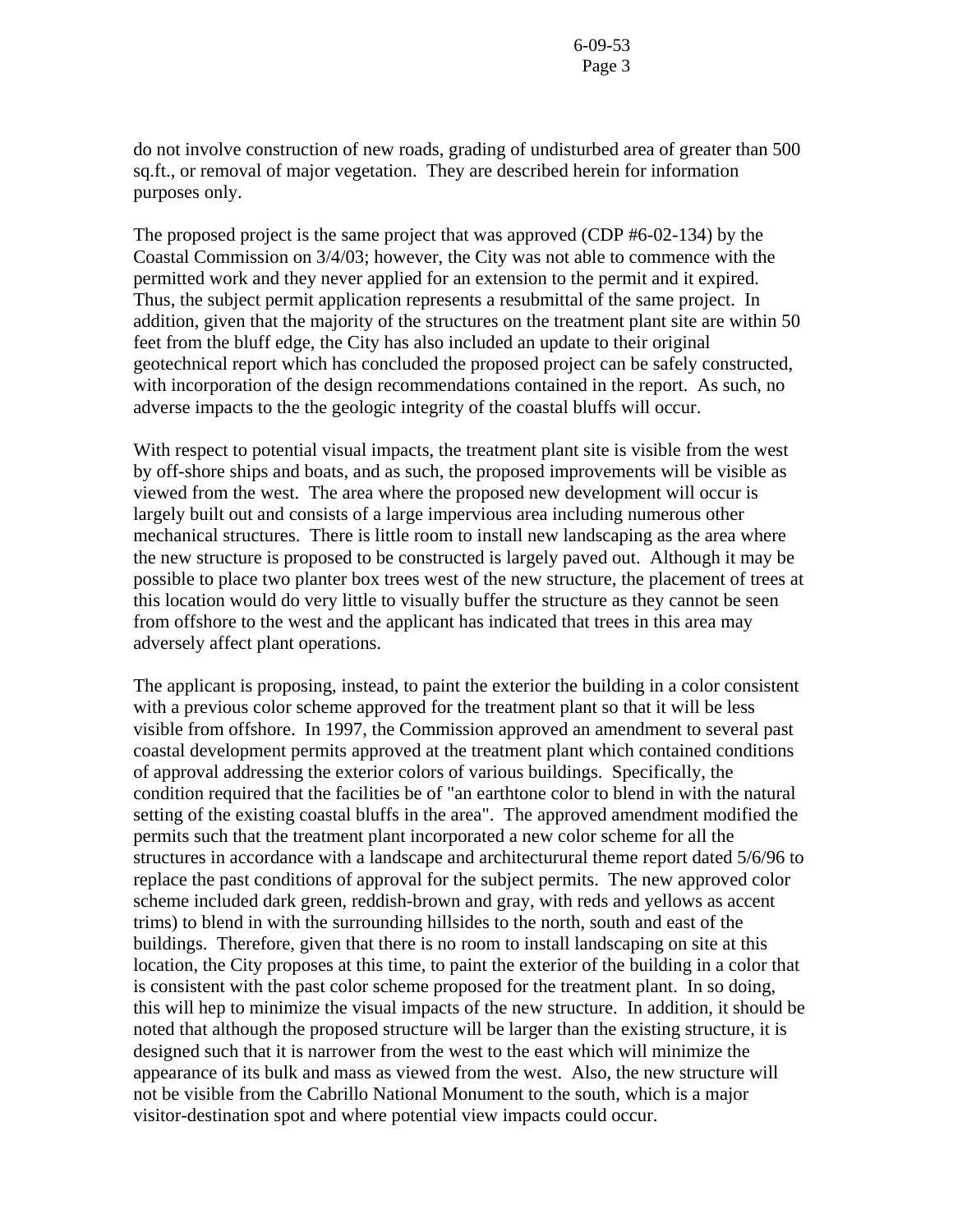Special Condition No. 1 requires submittal of final plans and a color board indicating the South Grit and Headworks building will be consistent with the color scheme previously approved for the treatment plant includeing exterior colors to blend in with the surrounding hillsides and which are compatible with the surrounding natural setting of the area. In summary, the proposed improvements, as conditioned, will not impact existing public views toward the ocean or scenic areas and will be visually compatible with the character of the surrounding area, consistent with Section 30251 of the Coastal Act.

The Point Loma Wastewater Treatment Plant is located in the Peninsula community in an area that was not included in the City of San Diego's certified Local Coastal Program. As such, the Commission retains permit jurisdiction over the site at this time and the Chapter 3 policies of the Coastal Act are the standard of review.

 **B. Biological Resources**. Coastal Act policies 30240 and 30251 restrict the alteration of natural landforms and protect sensitive habitats. Section 30231 of the Coastal Act requires that coastal waters are protected and runoff minimized.

The proposed development will not have an adverse impact on any sensitive habitat, and, as conditioned, will not result in erosion or adverse impacts to water quality, as adequate temporary erosion controls (construction BMPs) will be provided. Thus, the project is consistent with the resource protection policies of Chapter 3 of the Coastal Act.

 **C. Community Character /Visual Quality.** The development is located within an existing developed area and, as conditioned, will be compatible with the character and scale of the surrounding area and will not impact public views. Therefore, the Commission finds that the development, as conditioned, conforms to Section 30251 of the Coastal Act.

**D. Public Access/Parking**. The proposed development will not have an adverse impact on public access to the coast or to nearby recreational facilities. As conditioned, the proposed development conforms to Sections 30210 through 30214, Sections 30220 through 30224, Section 30252 and Section 30604(c) of the Coastal Act.

**E. Growth Inducement.** As proposed, this development will not be growthinducing. The proposed improvements are located within a developed sewer treatment plant next to the ocean. The proposed project will result in improvements to the grit collection and removal processes of the Point Loma Wastewater Treatment Plan to enhance removal of suspended solids from sewage. Enhanced removal of suspended solids would continue compliance with the conditions of the national pollution Discharge Elimination system (NPDES) permit for the Point Loma Ocean Outfall. System capacity is not being increased, consistent with Section 30250 of the Coastal Act.

 **F. Local Coastal Planning**. The Point Loma Wastewater/Sewage Treatment Plant is located within an unzoned geographic area included in the Peninsula Community Plan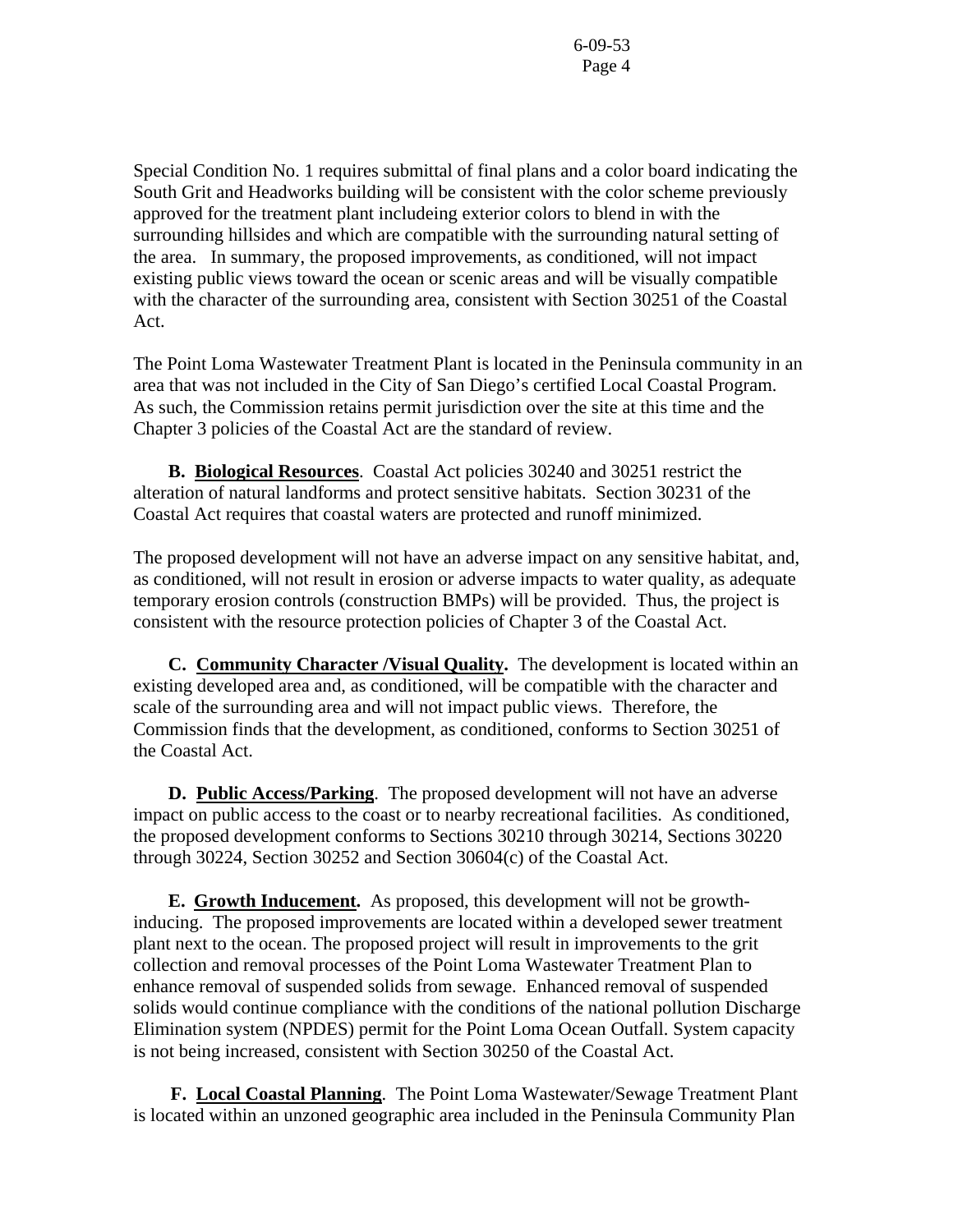segment of the City of San Diego Local Coastal Program where it has existed since 1963. This area was not included in the City of San Diego's certified Local Coastal Program, and the Commission retains permit jurisdiction over the site at this time. In addition, the Peninsula LCP Land Use Plan acknowledges ongoing maintenance, and assumes some potential future improvements. However, the proposed development would be in keeping with the LUP policy of maintaining and enhancing public services. In addition, the Commission has found that the proposed development, as conditionally approved, will be consistent with the policies in Chapter 3 of the Coastal Act. Therefore, the Commission finds that approval of the proposed project, as conditioned, will not result in adverse impacts to coastal resources nor prejudice the ability of the City of San Diego to continue implementation of its fully certified LCP or to extend the coverage of its LCP over this area.

# **STANDARD CONDITIONS:**

- 1. Notice of Receipt and Acknowledgment. The permit is not valid and development shall not commence until a copy of the permit, signed by the permittee or authorized agent, acknowledging receipt of the permit and acceptance of the terms and conditions, is returned to the Commission office.
- 2. Expiration. If development has not commenced, the permit will expire two years from the date on which the Commission voted on the application. Development shall be pursued in a diligent manner and completed in a reasonable period of time. Application for extension of the permit must be made prior to the expiration date.
- 3. Interpretation. Any questions of intent or interpretation of any condition will be resolved by the Executive Director or the Commission.
- 4. Assignment. The permit may be assigned to any qualified person, provided assignee files with the Commission an affidavit accepting all terms and conditions of the permit.
- 5. Terms and Conditions Run with the Land. These terms and conditions shall be perpetual, and it is the intention of the Commission and the permittee to bind all future owners and possessors of the subject property to the terms and conditions.

<sup>(</sup>G:\San Diego\Reports\2009\6-09-053 City of San Diego Hdwrks Bldg stfrpt.doc)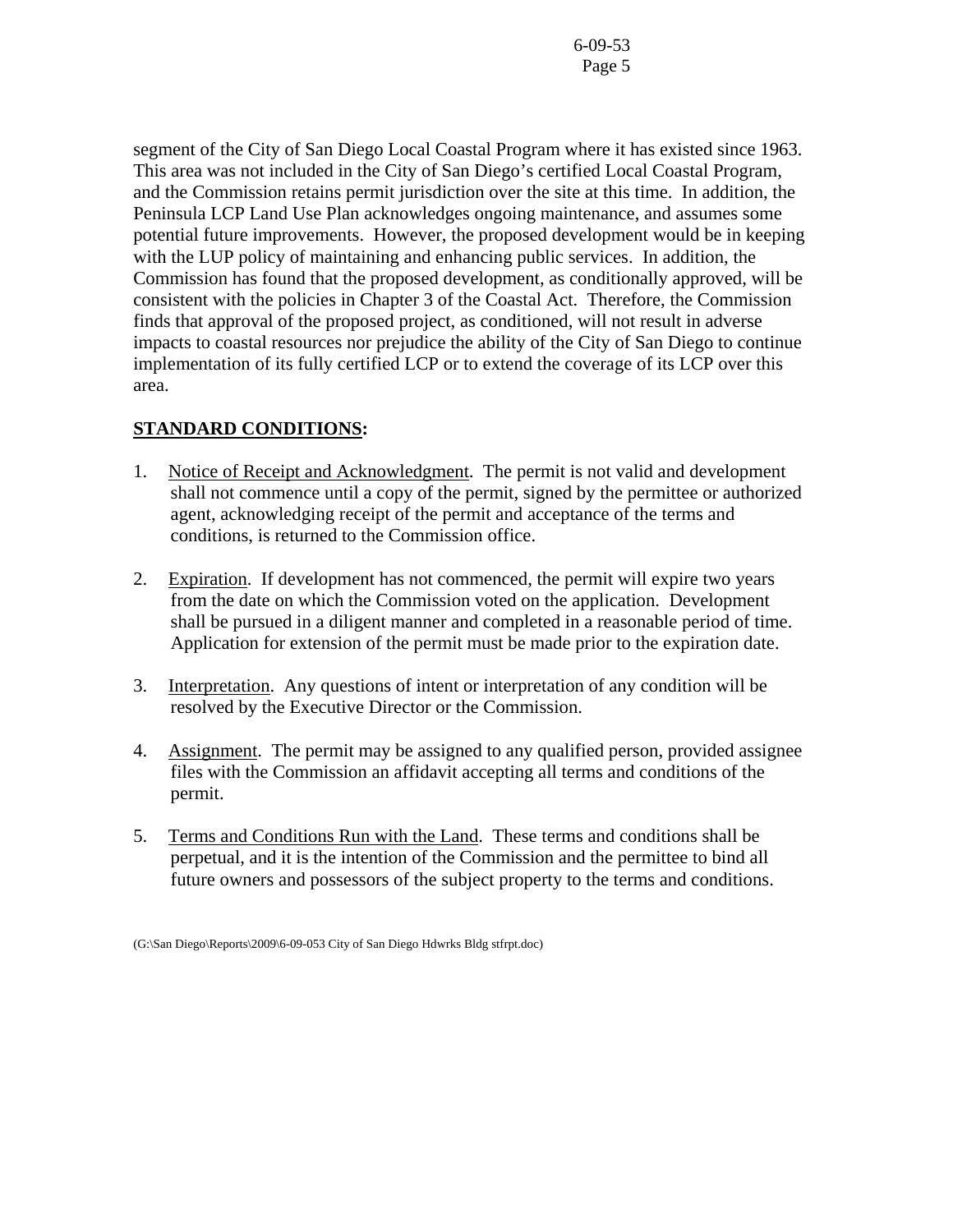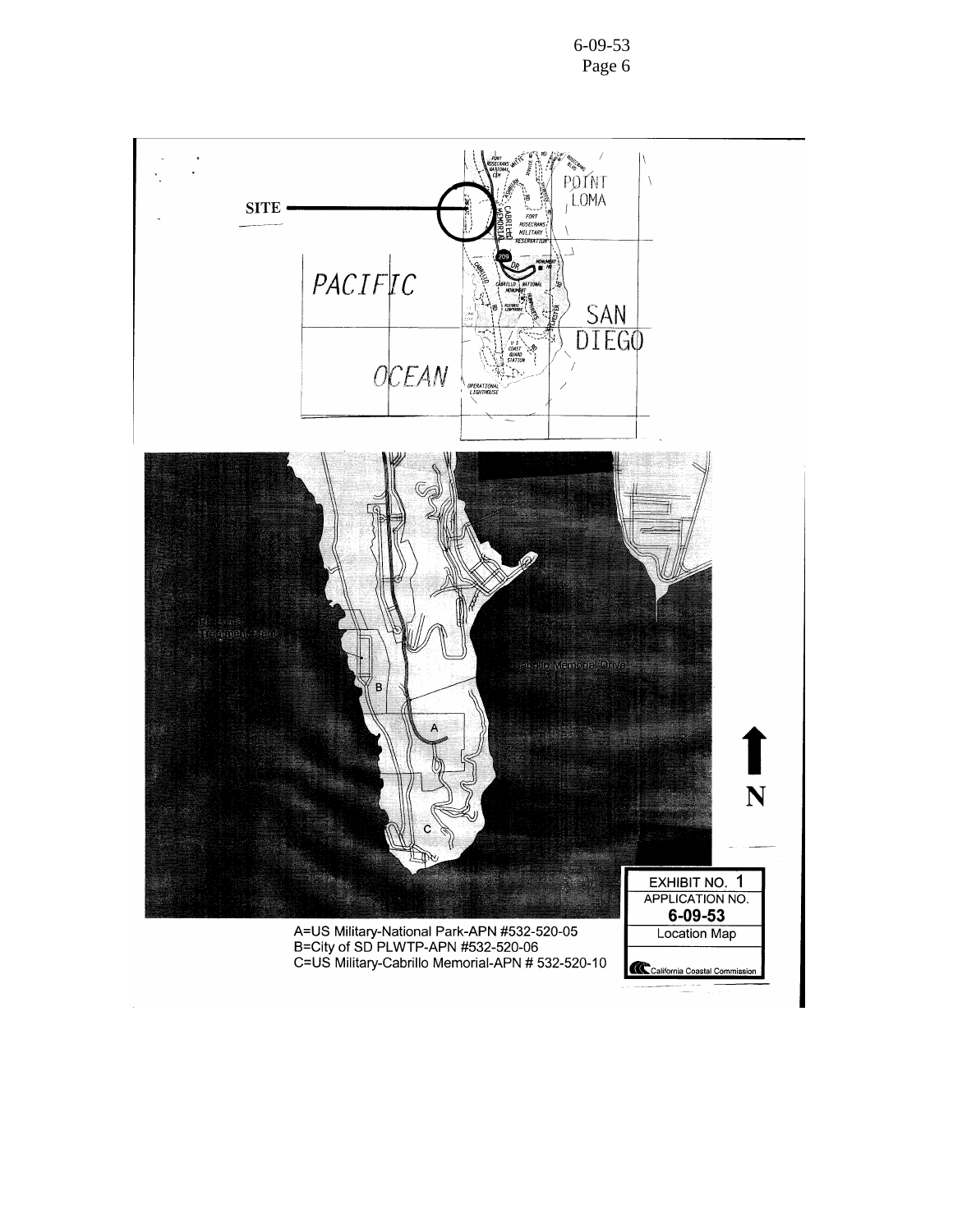

6-09-53 Page 7